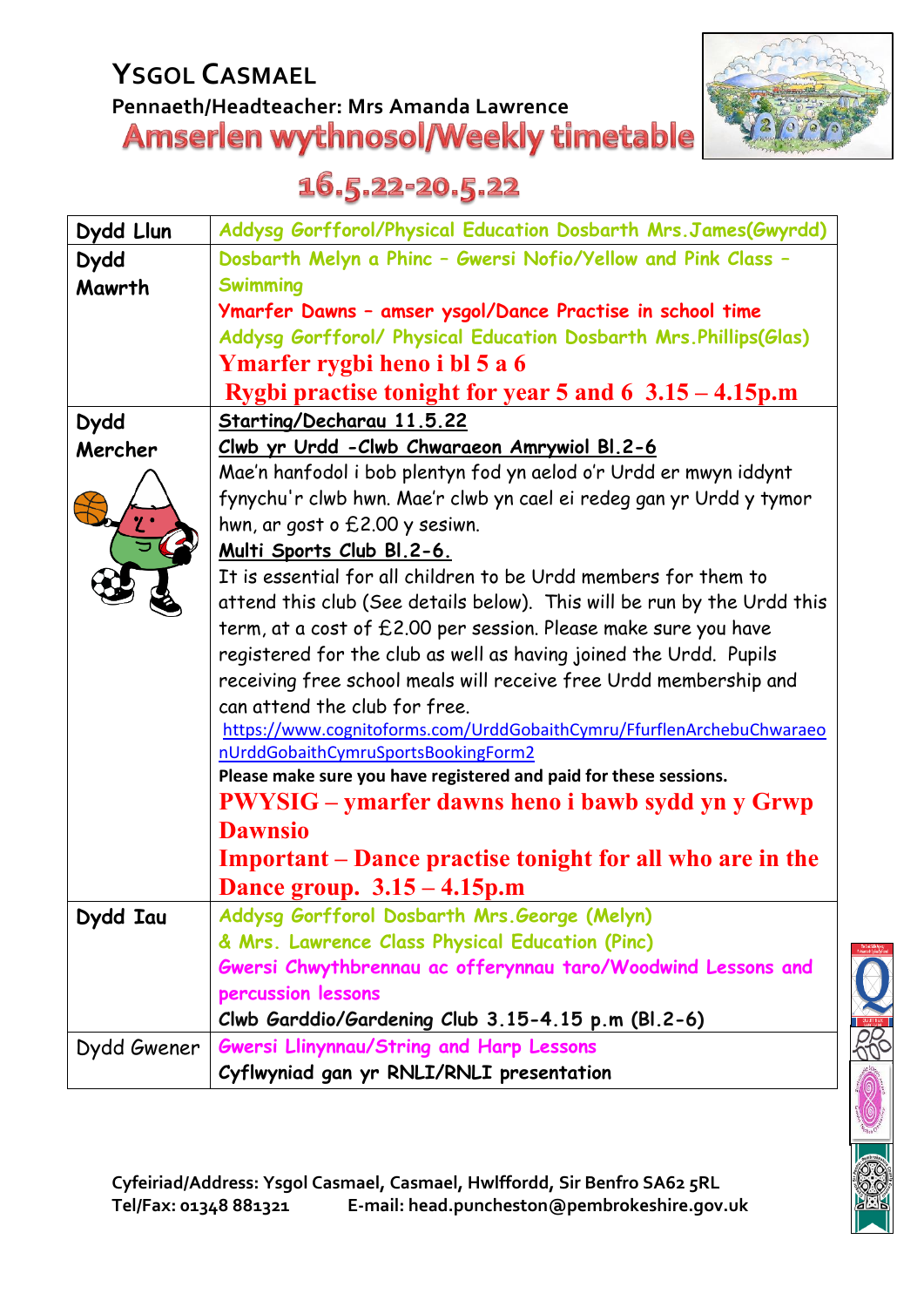## **YSGOL CASMAEL Pennaeth/Headteacher: Mrs Amanda Lawrence Amserlen wythnosol/Weekly timetable**



## 16.5.22-20.5.22

**Dyddiadau Pwysig/Important dates 26.5.22 – Cystadleuaeth Rygbi yr Urdd/Urdd Rugby competition 30.5.22- 3.6.22 – Hanner Tymor/Half Term 31.5.22 – Eisteddfod yr Urdd – Grwp Dawns, Parti Deulais a'r Deuawd. (Dance group, two part choir and the duet.) 6.6.22-8.6.22 – disgyblion "Y" i Ysgol Bro Gwaun 13.6.22-15.6.22 – Disgyblion "S" i Ysgol Bro Gwaun 13.6.22-16.6.22 – Cwrs Croeso Preseli 20.6.22 – 22.6.22 – Disgyblion "G" i Ysgol Bro Gwaun**

**23.6.22 – Cystadleuaeth Criced/Cricket competition**

**1.7.22 – Diwrnod trosglwyddo – Ysgol Preseli/Bro Gwaun a Caer Elen Transition day**

**5.7.22 – Bl.5 – Ysgol Preseli (As we are no longer considered a catchment school for Preseli, if you would like your child to be a part of this then I suggest you ring up and ask to be included).**

**15.7.22 – Diwedd y Tymor/End of term.**

### Y diweddaraf am Coronafeirws

Wrth i ni ddechrau gwella o'r sefyllfa rydyn ni wedi bod yn delio gydag am y ddwy flynedd ddiwethaf, mae diweddariad isod o ran symptomau a hunan-ynysu. Fel ysgol rydym yn gweithio o ganllawiau a ddarparwyd gan Lywodraeth Cymru, "**Gyda'n gilydd tuag at ddyfodol mwy diogel".** Os oes gennych unrhyw gwestiynau neu bryderon, cysylltwch â ni os gwelwch yn dda..

#### **[https://llyw.cymru/sites/default/files/publications/2022-05/covid-19-cynllun](https://llyw.cymru/sites/default/files/publications/2022-05/covid-19-cynllun-pontio-hirdymor-cymru-o-bandemig-i-endemig.pdf)[pontio-hirdymor-cymru-o-bandemig-i-endemig.pdf](https://llyw.cymru/sites/default/files/publications/2022-05/covid-19-cynllun-pontio-hirdymor-cymru-o-bandemig-i-endemig.pdf)**

#### Corona Virus Update

As we begin to recover from the situation we have been dealing with for the last two years, please find below an update with regards to symptoms and selfisolation. As a school we are working from guidance provided by the Welsh Government, "Together for a Safer Future". If you have any questions or concerns please get in touch.

**[https://gov.wales/sites/default/files/publications/2022-05/wales-long-term-covid-](https://gov.wales/sites/default/files/publications/2022-05/wales-long-term-covid-19-transition-from-pandemic-to-endemic.pdf)[19-transition-from-pandemic-to-endemic.pdf](https://gov.wales/sites/default/files/publications/2022-05/wales-long-term-covid-19-transition-from-pandemic-to-endemic.pdf)**

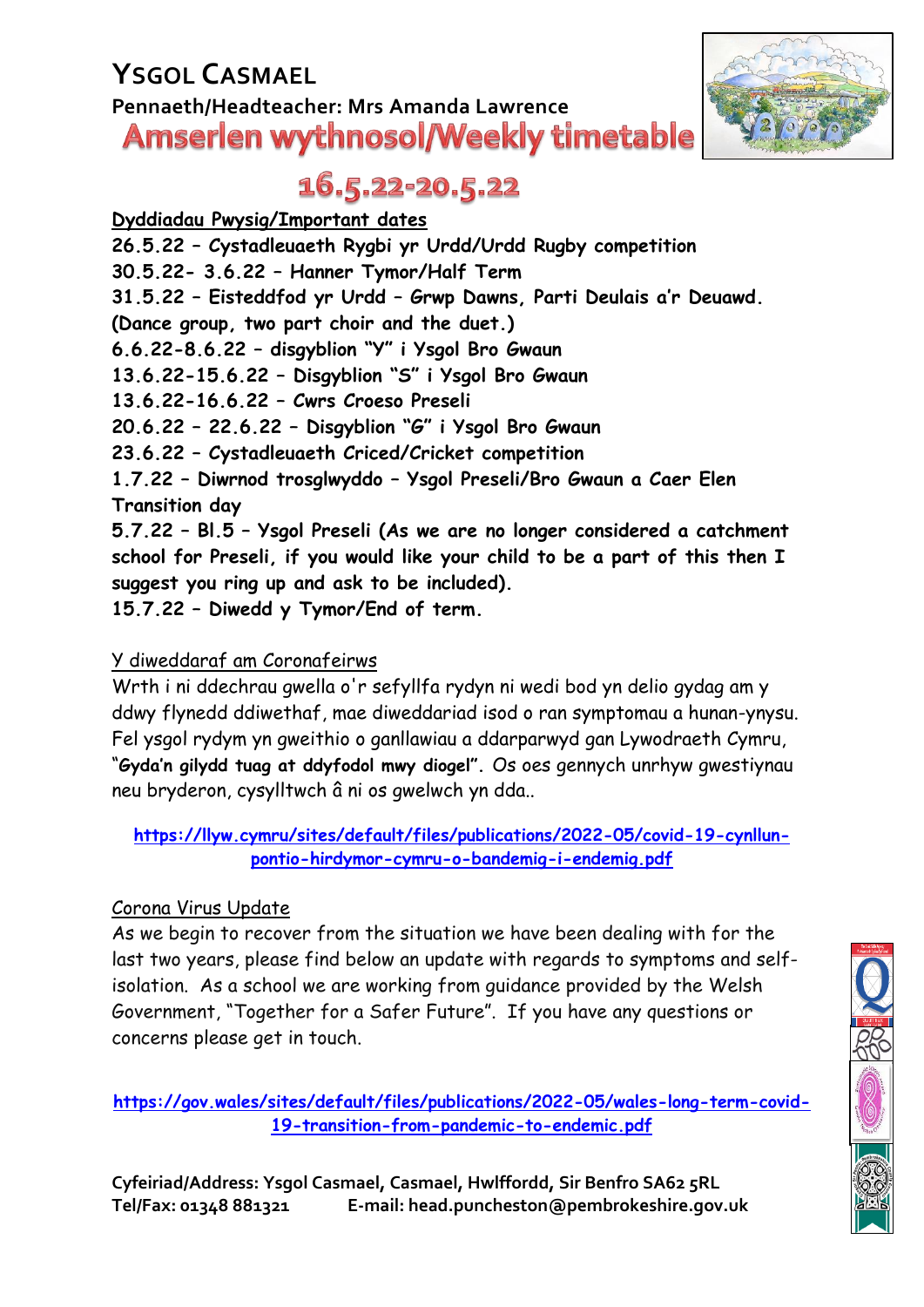

16.5.22-20.5.22

### Self-isolation: guidance for people with COVID-19 and their contacts

**What you should do if you have COVID-19 symptoms, have tested positive for COVID-19, or have been in contact with somebody who has COVID-19.** Part of:

• [Self-isolating](https://gov.wales/self-isolating)

First published: 19 March 2020 Last updated: 4 May 2022

### **Contents**

- **[Main points](https://gov.wales/self-isolation#section-38154)**
- **[What you should do if you have symptoms of COVID-19](https://gov.wales/self-isolation#section-83765)**
- **[If you test positive on any COVID-19 test \(PCR or LFT\)](https://gov.wales/self-isolation#section-86588)**
- **[Shared parental responsibility](https://gov.wales/self-isolation#section-89817)**
- **[Children under the age of 5](https://gov.wales/self-isolation#section-86590)**
- **[People sitting GCSE, AS, A Level and vocational examinations](https://gov.wales/self-isolation#section-96792)**
- **[Close contacts](https://gov.wales/self-isolation#section-83767)**
- **[Health and social care staff and those working in special educational provision](https://gov.wales/self-isolation#section-83773)**
- **[During your self-isolation period](https://gov.wales/self-isolation#section-83769)**
- **[Help and financial advice whilst self-isolating](https://gov.wales/self-isolation#section-94422)**
- **[Ways to avoid spreading COVID-19 to people you live with](https://gov.wales/self-isolation#section-94424)**

### **Main points**

COVID-19 has not gone away and is likely to remain with us globally.

Even though restrictions have been lifted, you should do all you can to keep yourself and others safe.

Help us to continue to disrupt the transmission of the virus by:

- self-isolating when you feel unwell
- wearing masks in crowded places

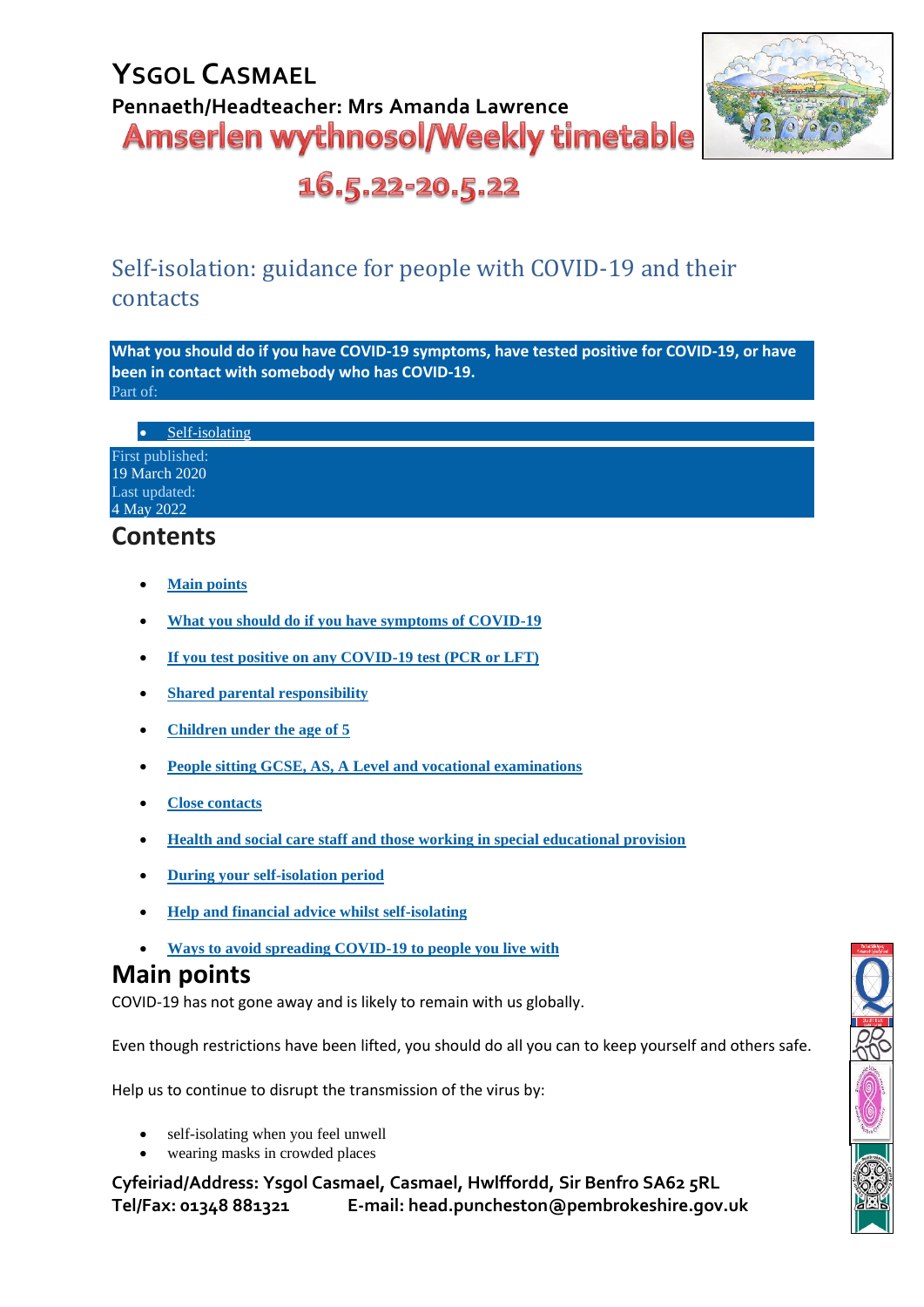

16.5.22-20.5.22

• keeping up to date with your vaccinations

Continuing with protective behaviours is important and will help to minimise exposure to and spread of COVID-19, as well as other respiratory infections and other diseases

### **What you should do if you have symptoms of COVID-19**

If you have any of the main symptoms of COVID-19, you should self-isolate and take a **[lateral flow](https://www.gov.uk/order-coronavirus-rapid-lateral-flow-tests)  [test \(LFT\)](https://www.gov.uk/order-coronavirus-rapid-lateral-flow-tests)**

You can order LFTs online or call 119 between 7am and 11pm (calls are free)

Continue to self-isolate until you get your LFT test result

The main symptoms of COVID-19 are

- a high temperature
- a continuous cough
- loss or change of taste or smell

#### If you have a negative LFT test

You can leave self-isolation immediately.

### **If you test positive on any COVID-19 test (PCR or LFT)**

- You should self-isolate for 5 full days. Day 1 is the day after your symptoms started or the day after you had the test, if you do not have symptoms (whichever is earlier).
- Take a lateral flow test (LFT) on day 5.

#### If the day 5 LFT is negative

- **[Report your LFT result](https://www.gov.uk/report-covid19-result)**.
- You should take another LFT on day 6.
- If your day 6 is also negative and you do not have a high temperature, you can leave self-isolation on day 6 as the risk you are still infectious is much lower and you can safely return to your normal routine.
- If you still have a high temperature or feel unwell, you should continue to self-isolate until it returns to normal, or you feel better.

#### If the day 5 or 6 LFT test is positive

- **[Report your LFT result](https://www.gov.uk/report-covid19-result)**.
- You should continue taking daily LFTs until you get 2 negative tests in a row, taken a day apart, or until day 10 – whichever is sooner.
- You do not need a negative LFT test on day 10 to leave self-isolation.

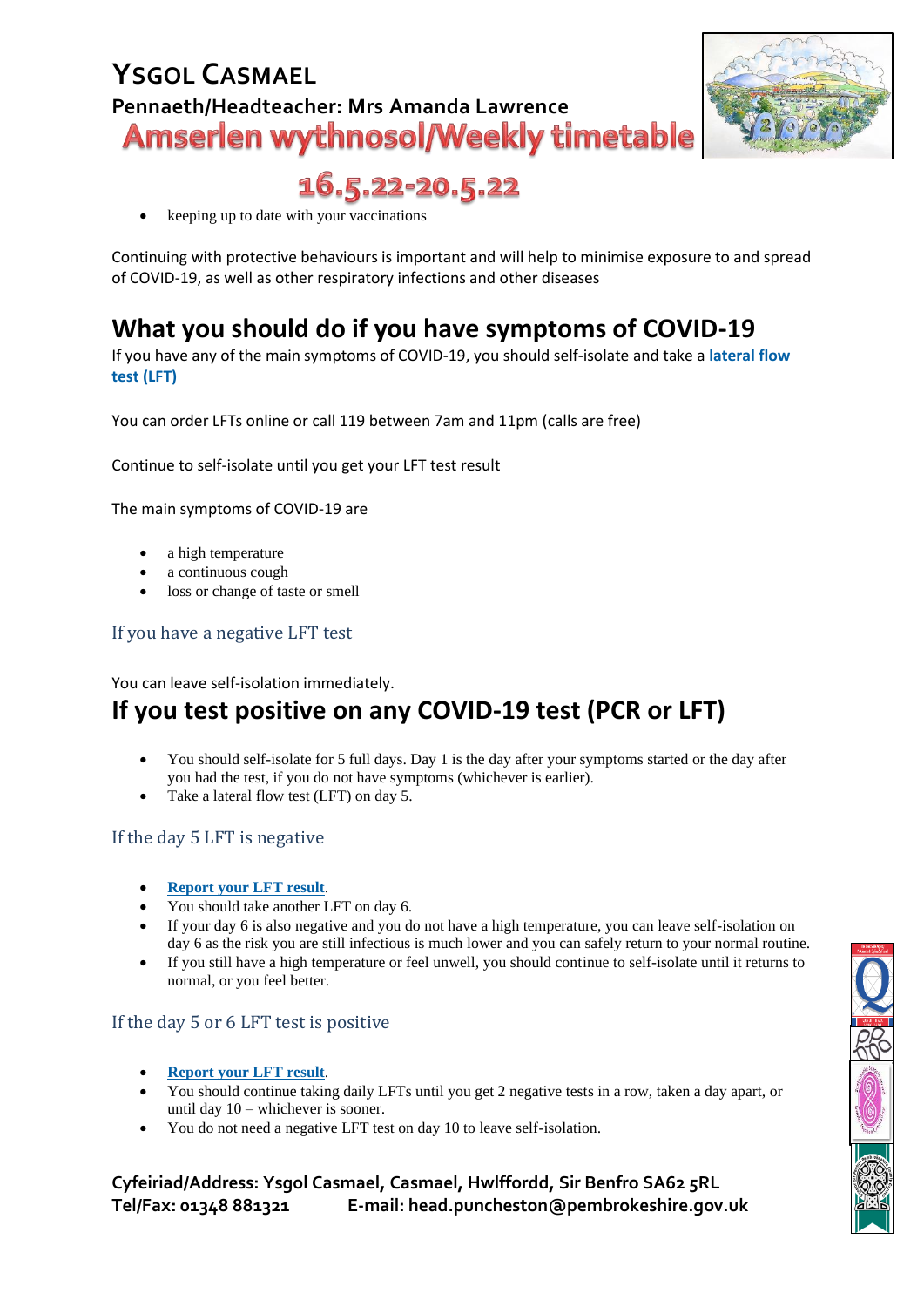# **YSGOL CASMAEL** Pennaeth/Headteacher: Mrs Amanda Lawrence<br>**Amserien wythnosol/Weekly timetable**



## 16.5.22-20.5.22

• If you still have a high temperature or feel unwell, you should continue to self-isolate until it returns to normal, or you feel better.

#### If you do not have symptoms but you test positive

You may be advised to take a PCR or LFT as part of workplace arrangements.

If you have recently tested positive for COVID-19 (within the last 90 days) you should take a LFT instead of a PCR. This is because there is a risk that a PCR test may detect residual traces of the virus leftover in your body.

If your test result is positive, you should self-isolate and follow the above self-isolation guidance.

#### **Summary of how the 5 day isolation rule works**

#### **Days Action**

| $\boldsymbol{0}$ | Your symptoms begin or you test positive                                                             |  |
|------------------|------------------------------------------------------------------------------------------------------|--|
| $\mathbf{1}$     | Start counting self-isolation days                                                                   |  |
| $\overline{2}$   |                                                                                                      |  |
| 3                |                                                                                                      |  |
| $\overline{4}$   |                                                                                                      |  |
| 5                | Start home testing with lateral flow tests                                                           |  |
| 6                | From day 6 to day 8 you can end self-isolation if you have 2 negative tests on 2<br>consecutive days |  |
| 7                |                                                                                                      |  |
| 8                |                                                                                                      |  |
|                  | Cyfeiriad/Address: Ysgol Casmael, Casmael, Hwlffordd, Sir Benfro SA62 5RL                            |  |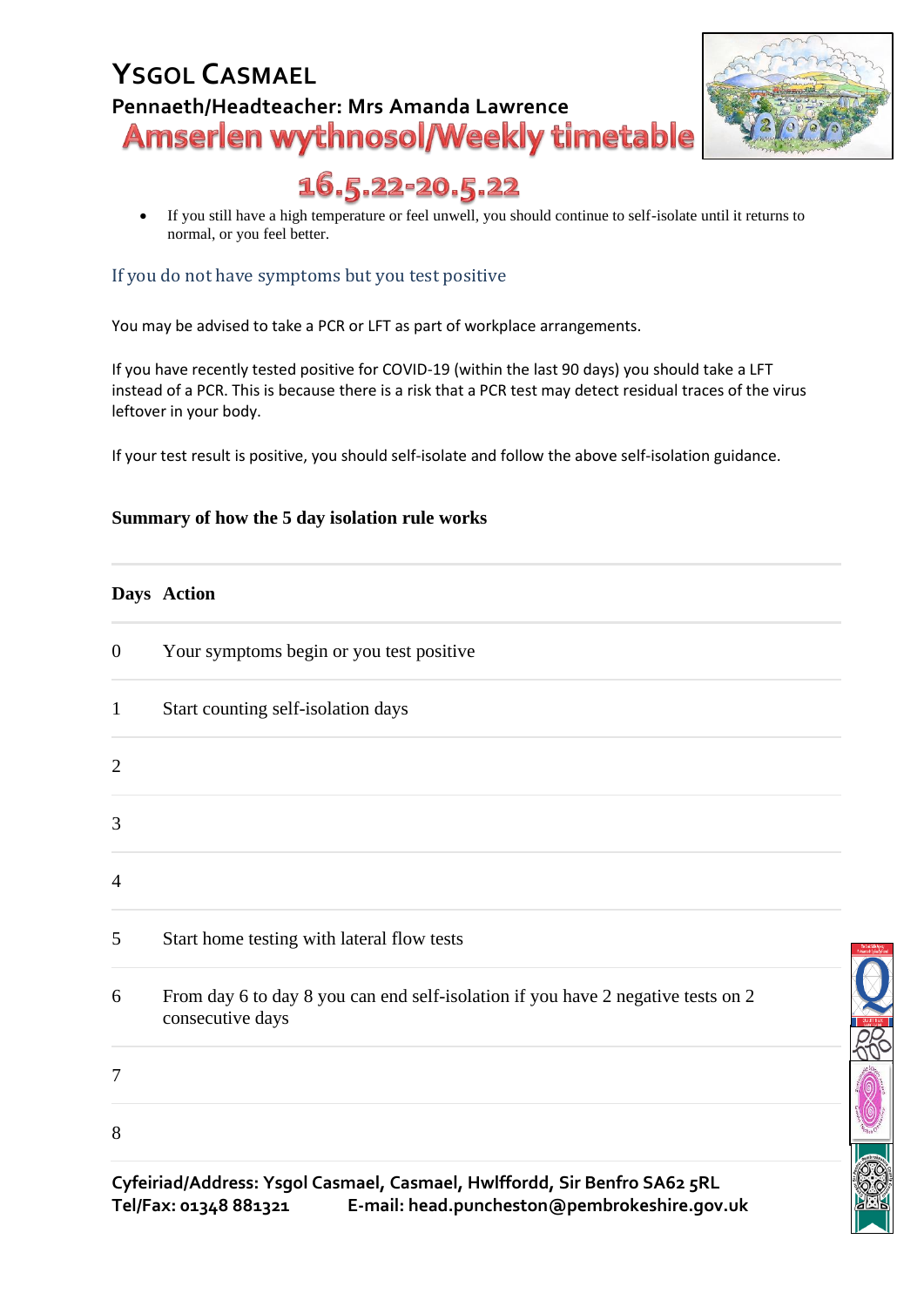

16.5.22-20.5.22

#### **Summary of how the 5 day isolation rule works**

**Days Action**

9

10 No more testing required and can leave self-isolation on day 10

#### NHS Wales Test, Trace, Protect

If you test positive, the NHS Wales Test, Trace, Protect service may contact you. They will call from 029 2196 1133, or text or email from NHSWALESTTP to give you advice on self-isolation.

They will need to find out who you have been in close contact with recently. You may choose to complete contact tracing through an online form (eform), and they will send a secure one-time code to you via text message.

This will include the link to the eform you need to complete. It is important that you complete the form as quickly as possible and provide details of your contacts so they receive the correct advice.

Please complete the occupation / key worker status sections and work and educational locations, as this information will help to spot cluster areas. If you are a student or pupil, please answer the question 'What is your job title?' by selecting 'Student' and use the postcode of your place of learning for the employer's address field. If you have multiple jobs and/or places of learning, please provide the address you attend most frequently under workplace and include the others in the places you have visited.

If you cannot complete the eform, a contact tracer will attempt to call you by phone. Read more information about **[contact tracing](https://gov.wales/contact-tracing-if-you-have-tested-positive)**.

#### Leaving self-isolation

To reduce the chance of passing COVID-19 on to others, after leaving self-isolation after 5 full days and 2 negative LFTs you should:

- try and minimise contact with others and avoid crowded settings particularly indoor settings
- if you are visiting vulnerable people in places such as care homes or hospitals, you should follow the relevant visitor guidance
- work from home if you are not already doing so and are practically able to
- pay extra attention to hand washing and wearing a face covering

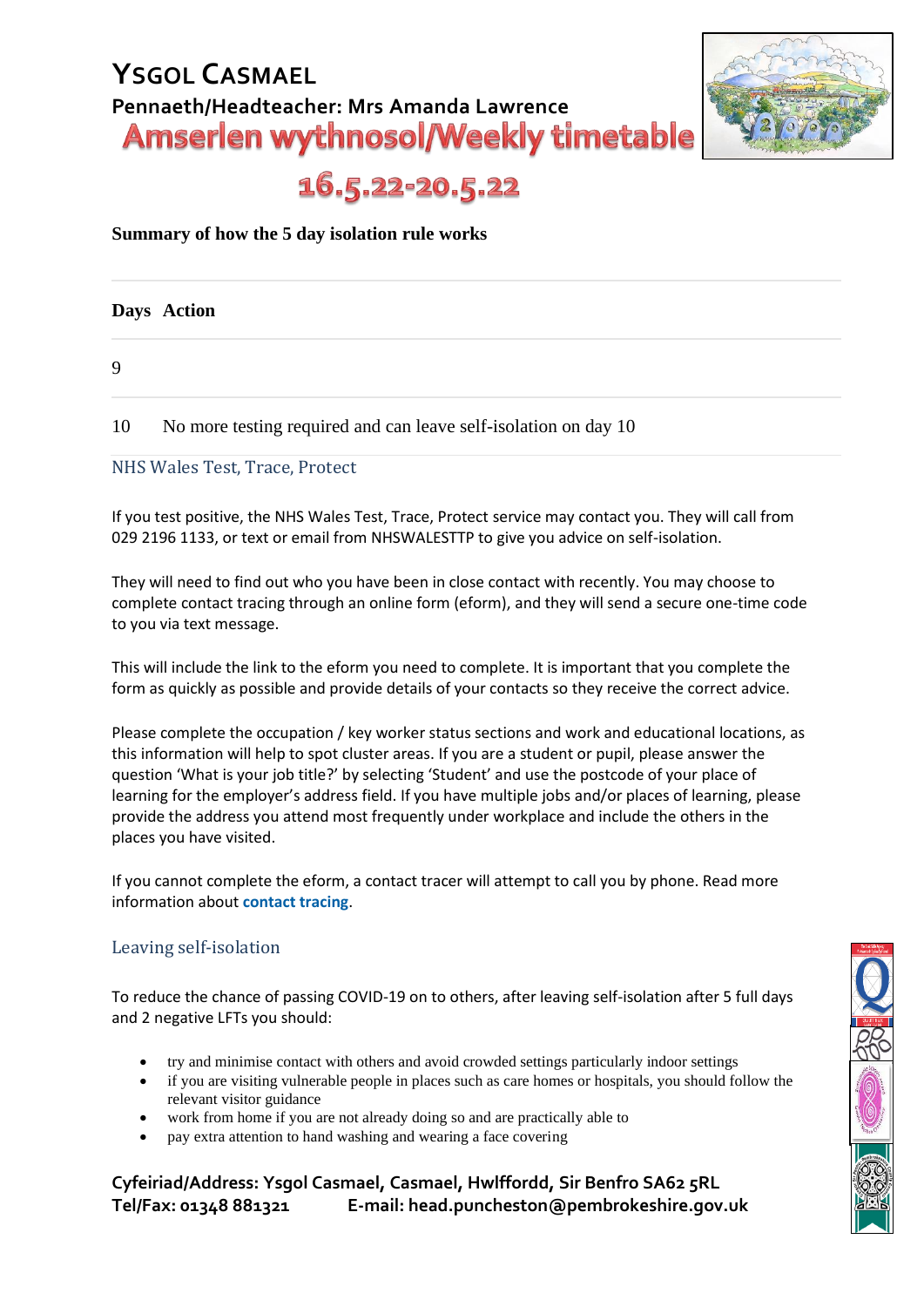

16.5.22-20.5.22

There is additional guidance for those working in **[health and social care](https://gov.wales/covid-19-contacts-guidance-health-and-social-care-staff)** and **[special educational](https://gov.wales/children-and-young-people-higher-clinical-risk-and-clinically-extremely-vulnerable-adults-guidance)  [provision.](https://gov.wales/children-and-young-people-higher-clinical-risk-and-clinically-extremely-vulnerable-adults-guidance)**

## **Shared parental responsibility**

Try to avoid moving a child with COVID-19 symptoms or who has tested positive, between households. This may increase the spread of the virus.

If possible the child should stay with one household during the self-isolation period. If this is not possible, the child should continue to self-isolate for 5 full days as described above. Close contacts in both households should follow the guidance above.

### **Children under the age of 5**

Children under 5 do not need to take a test, even if they have COVID-19 symptoms. They can take a test if a doctor advises it, or if a parent believes a test is absolutely necessary and in the best interests of a child.

If they have symptoms, they do not need to self-isolate. They should stay home until they are well enough to return to school or childcare setting.

If a child takes a test and it is positive, they should self-isolate for at least 5 full days. The child and contacts need to follow the guidance above.

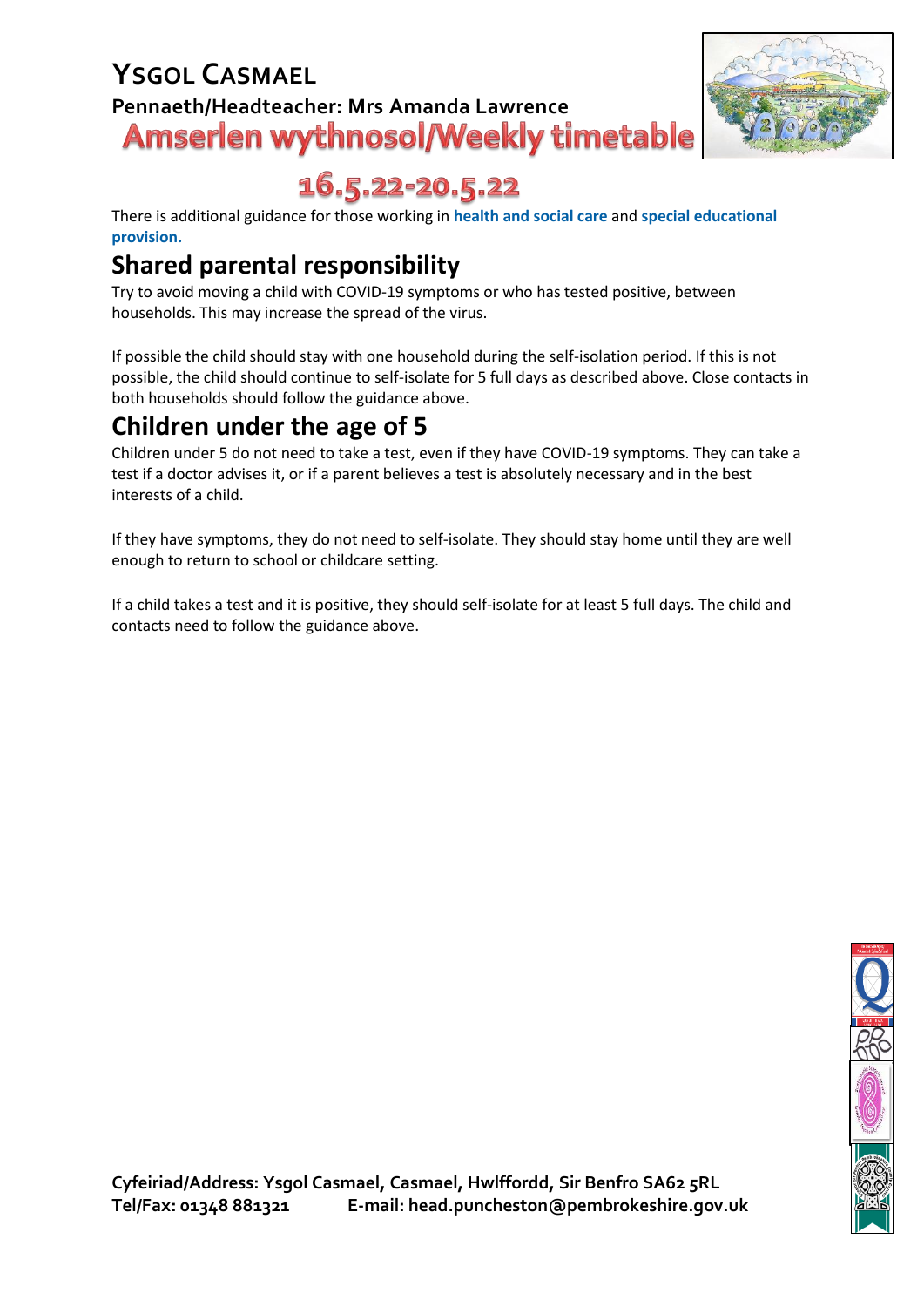

16.5.22-20.5.22

### Hunanynysu: canllawiau i bobl a COVID-19 a'u cysylltiadau

**Yr hyn y dylech ei wneud os oes gennych symptomau COVID-19, os ydych wedi profi'n bositif am COVID-19, neu os ydych wedi bod mewn cysylltiad â rhywun sydd â COVID-19.** Rhan o:

**[Hunanynysu](https://llyw.cymru/hunanynysu)** 

| Cyhoeddwyd gyntaf:     |
|------------------------|
| 19 Mawrth 2020         |
| Diweddarwyd ddiwethaf: |
| 4 Mai 2022             |

### **Cynnwys**

- **[Prif bwyntiau](https://llyw.cymru/canllawiau-hunanynysu#section-38154)**
- **[Beth ddylech chi ei wneud os oes gennych symptomau COVID-19](https://llyw.cymru/canllawiau-hunanynysu#section-83765)**
- **[Os byddwch yn profi'n bositif ar unrhyw brawf COVID-19 \(PCR neu LFT\)](https://llyw.cymru/canllawiau-hunanynysu#section-86588)**
- **[Cyfrifoldeb rhiant a rennir](https://llyw.cymru/canllawiau-hunanynysu#section-89817)**
- **[Plant o dan 5 oed](https://llyw.cymru/canllawiau-hunanynysu#section-86590)**
- **[Pobl sy'n sefyll arholiadau TGAU, Safon UG, Safon uwch a rhai galwedigaethol](https://llyw.cymru/canllawiau-hunanynysu#section-96792)**
- **[Cysylltiadau agos](https://llyw.cymru/canllawiau-hunanynysu#section-83767)**
- **[Staff iechyd a gofal cymdeithasol a'r rhai sy'n gweithio mewn darpariaeth addysgol arbennig](https://llyw.cymru/canllawiau-hunanynysu#section-83773)**
- **[Yn ystod eich cyfnod hunanynysu](https://llyw.cymru/canllawiau-hunanynysu#section-83769)**
- **[Help a chyngor ariannol wrth hunanynysu](https://llyw.cymru/canllawiau-hunanynysu#section-94422)**
- **[Ffyrdd o osgoi lledaenu COVID-19 i bobl sy'n byw gyda chi](https://llyw.cymru/canllawiau-hunanynysu#section-94424)**

### **Prif bwyntiau**

Nid yw COVID-19 wedi diflannu ac mae'n debygol o aros gyda ni yn fyd-eang.

Er bod cyfyngiadau wedi'u codi, dylech wneud popeth o fewn eich gallu i gadw eich hun ac eraill yn ddiogel.

Helpwch ni i barhau i darfu ar drosglwyddiad y feirws drwy:

- hunanynysu os nad ydych chi'n teimlo'n dda
- gwisgo masg mewn mannau prysur
- sicrhau eich bod yn cael eich brechlynnau

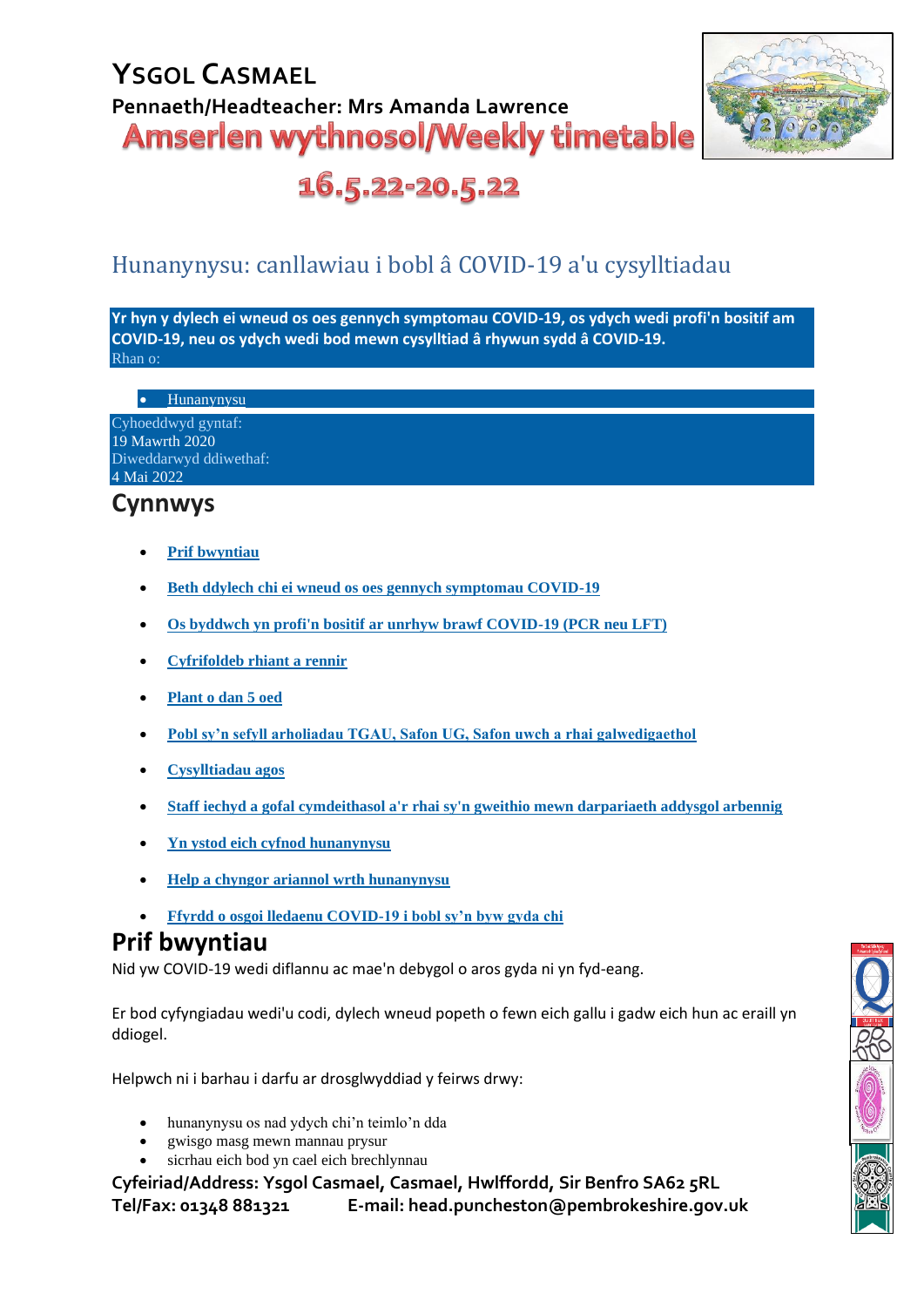

## 16.5.22-20.5.22

Mae parhau ag ymddygiadau amddiffynnol yn bwysig a bydd yn helpu i leihau'r tebygolrwydd o ddod i gysylltiad â COVID-19 a'i ledaenu, yn ogystal â heintiau anadlol eraill a chlefydau eraill.

### **Beth ddylech chi ei wneud os oes gennych symptomau COVID-19**

Os oes gennych chi unrhyw un o'r prif symptomau COVID-19, dylech hunanynysu a **[chymryd prawf](https://www.gov.uk/order-coronavirus-rapid-lateral-flow-tests)  [llif unffordd \(LFT\)](https://www.gov.uk/order-coronavirus-rapid-lateral-flow-tests)**.

Gallwch archebu profion llif unffordd ar-lein neu ffonio 119 rhwng 7am ac 11pm (mae galwadau am ddim)

Cofiwch hunanynysu nes y cewch ganlyniad eich prawf llif unffordd

Prif symptomau COVID-19 yw

- tymheredd uchel
- peswch cyson
- colli eich synnwyr o flas neu arogl neu sylwi ar newid ynddo

Os cewch ganlyniad prawf LFT negatif

Gallwch roi'r gorau i hunanynysu ar unwaith

## **Os byddwch yn profi'n bositif ar unrhyw brawf COVID-19 (PCR neu LFT)**

- Dylech hunanynysu am 5 diwrnod llawn diwrnod 1 yw'r diwrnod ar ôl i'ch symptomau ddechrau neu'r diwrnod ar ôl ichi gael y prawf, os nad oes gennych symptomau (pa un bynnag sydd gynharaf)
- Cymerwch brawf llif unffordd (LFT) ar ddiwrnod 5

#### Os yw'r prawf LFT yn negatif ar ddiwrnod 5

- **[Rhowch wybod am ganlyniad eich prawf llif unffordd](https://llyw.cymru/rhoi-gwybod-am-ganlyniad-eich-prawf-llif-unffordd)**
- Dylech gymryd LFT arall ar ddiwrnod 6
- Os yw eich prawf hefyd yn negatif ar ddiwrnod 6 ac nad oes gennych dymheredd uchel, gallwch roi'r gorau i hunanynysu ar ddiwrnod 6 gan fod y risg eich bod yn dal yn heintus yn llawer is a gallwch ddychwelyd i'ch trefn arferol yn ddiogel
- Os oes gennych dymheredd uchel o hyd, neu os ydych yn teimlo'n sâl, dylech barhau i hunanynysu nes ei fod yn dychwelyd i normal, neu nes rydych yn teimlo'n well

#### Os yw'r prawf LFT yn bositif ar ddiwrnod 5 neu 6

- **[Rhowch wybod am ganlyniad eich prawf llif unffordd](https://llyw.cymru/rhoi-gwybod-am-ganlyniad-eich-prawf-llif-unffordd)**
- Dylech barhau i gymryd profion llif unffordd dyddiol nes y cewch 2 brawf negatif yn olynol, ddiwrnod ar wahân, neu tan ddiwrnod 10 – pa un bynnag sydd gyntaf

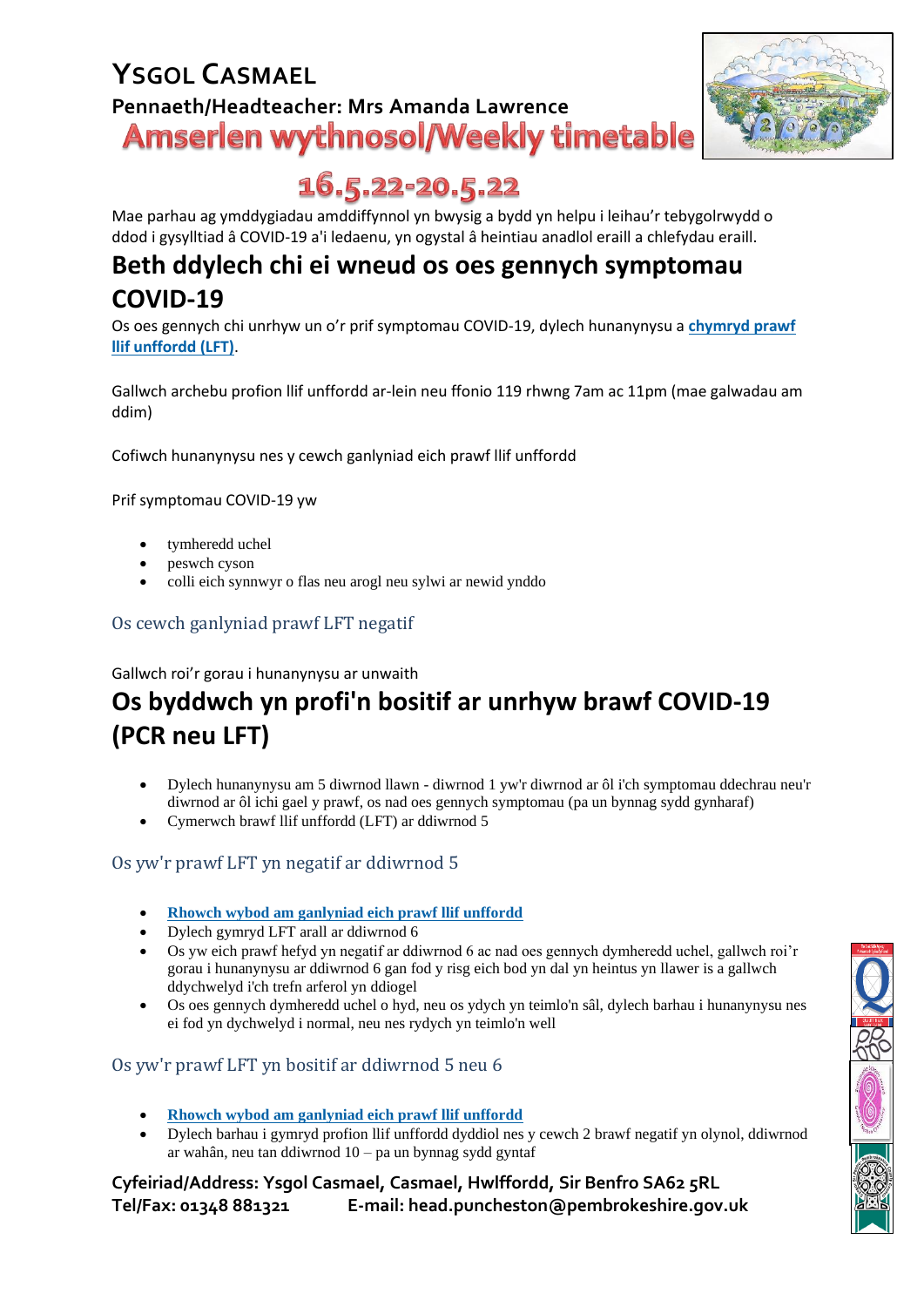

**CO 20** 

## 16.5.22-20.5.22

- Nid oes angen prawf LFT negatif arnoch ar ddiwrnod 10 i roi'r gorau i hunanynysu
- Os oes gennych dymheredd uchel o hyd neu os ydych yn teimlo'n sâl, dylech barhau i hunanynysu nes ei fod yn dychwelyd i normal, neu nes rydych yn teimlo'n well

#### Os nad oes gennych symptomau ond yn profi'n bositif

Efallai y cewch eich cynghori i gymryd prawf PCR neu LFT fel rhan o drefniadau'r gweithle.

Os ydych wedi cael prawf COVID-19 positif yn ddiweddar (o fewn y 90 diwrnod diwethaf) dylech gymryd prawf llif unffordd yn lle PCR. Y rheswm dros hyn yw oherwydd bod perygl y gall prawf PCR ganfod olion gweddilliol y feirws sydd dros ben yn eich corff.

Os yw canlyniad eich prawf yn bositif, rhaid i chi barhau i hunanynysu a dilyn y canllawiau hunanynysu uchod.

#### **5 diwrnod hunanynysu – sut mae'n gweithio**

# **Diwrnod Beth i'w wneud** 0 Symptomau'n dechrau, neu brawf positif 1 Dechrau cyfrif y dyddiau hunanynysu  $\overline{2}$ 3 4 5 Dechrau profion llif unffordd dyddiol gartref 6 O ddiwrnod 6 i 9, cewch stopio hunanynysu os cewch ddau brawf negatif dyddiol ar ôl ei gilydd. 7 8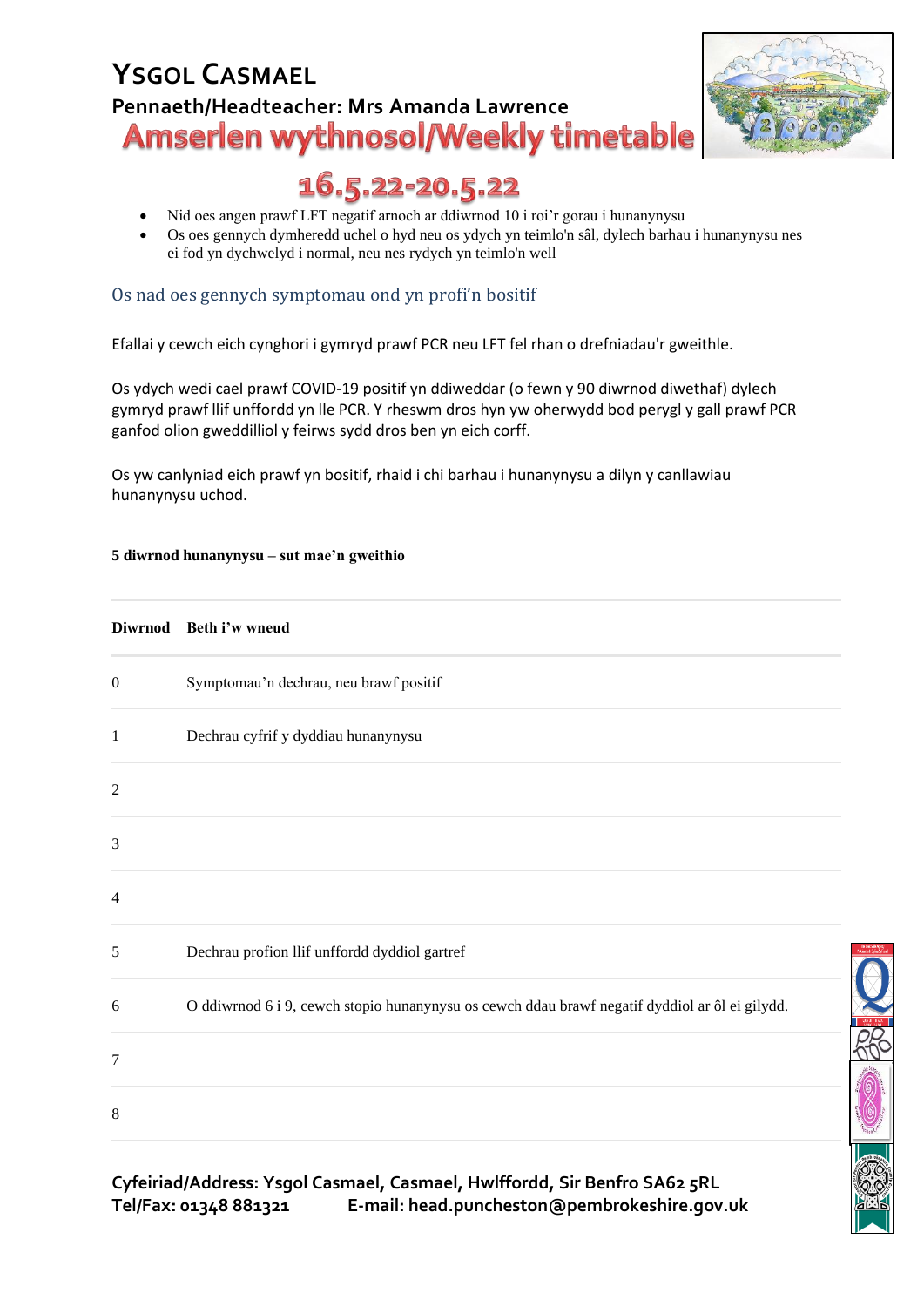

16.5.22-20.5.22

**5 diwrnod hunanynysu – sut mae'n gweithio**

|    | Diwrnod Beth i'w wneud                                     |
|----|------------------------------------------------------------|
| 9  |                                                            |
| 10 | Dim angen mwy o brofi a gallu gorffen ynysu ar ddiwrnod 10 |

#### Profi Olrhain Diogelu y GIG

Os ydych chi'n profi'n bositif, gall Gwasanaeth Profi, Olrhain, Diogelu GIG Cymru gysylltu â chi. Byddant yn ffonio o 029 2196 1133, neu'n anfon neges destun neu e-bost gan NHSWALESTTP i roi cyngor i chi ar hunanynysu. Bydd angen iddynt ddarganfod gyda phwy rydych wedi bod mewn cysylltiad agos â nhw'n ddiweddar. Gallwch ddewis cwblhau ffurflen olrhain cysylltiadau ar-lein (effurflen), a byddant yn anfon cod untro diogel atoch drwy neges destun. Bydd y neges yn cynnwys y ddolen i'r e-ffurflen y mae angen i chi ei chwblhau. Mae'n bwysig eich bod yn llenwi'r ffurflen cyn gynted â phosibl ac yn rhoi manylion eich cysylltiadau fel eu bod yn cael y cyngor cywir.

Cwblhewch yr adrannau galwedigaeth / statws gweithiwr allweddol a lleoliadau gwaith ac addysg, gan y bydd yr wybodaeth hon yn helpu i adnabod ardaloedd clwstwr. Os ydych yn fyfyriwr neu'n ddisgybl, atebwch y cwestiwn 'Beth yw teitl eich swydd?' drwy ddewis 'Myfyriwr' a defnyddio cod post eich man dysgu ar gyfer cyfeiriad y cyflogwr. Os oes gennych nifer o swyddi a/neu leoedd dysgu, rhowch y cyfeiriad rydych yn ei fynychu amlaf o dan y gweithle a chynnwys y lleill yn y lleoedd yr ydych wedi ymweld â nhw. Os na allwch gwblhau'r e-ffurflen, bydd swyddog olrhain cysylltiadau yn ceisio eich ffonio. Darllenwch fwy o wybodaeth am **[olrhain cysylltiadau](https://llyw.cymru/olrhain-cysylltiadau-os-ydych-chi-wedi-cael-prawf-positif)**.

#### Gadael hunanynysu

Er mwyn lleihau'r siawns o drosglwyddo COVID-19 i eraill, ar ôl rhoi'r gorau i hunanynysu ar ôl 5 diwrnod llawn a 2 LFT negatif:

- ceisiwch gyfyngu ar eich cysylltiad ag eraill ac osgoi lleoliadau gorlawn, yn enwedig lleoliadau dan do.
- os ydych yn ymweld â phobl sy'n agored i niwed mewn lleoedd fel cartrefi gofal neu ysbytai, dylech ddilyn y canllawiau perthnasol i ymwelwyr
- gweithiwch gartref os nad ydych eisoes yn gwneud hynny, ac os yw'n ymarferol ichi wneud hynny.
- gwneud ymdrech ychwanegol i sicrhau'ch bod yn golchi'ch dwylo'n drylwyr ac yn rheolaidd, ac yn gwisgo gorchudd wyneb.

Mae canllawiau ychwanegol ar gael i'r rhai sy'n gweithio ym maes **[iechyd a](https://llyw.cymru/cysylltiadau-covid-19-canllawiau-i-staff-iechyd-gofal-cymdeithasol)  gofal [cymdeithasol](https://llyw.cymru/cysylltiadau-covid-19-canllawiau-i-staff-iechyd-gofal-cymdeithasol)** a **[darpariaeth addysgol arbennig.](https://llyw.cymru/plant-phobl-ifanc-syn-wynebu-mwy-o-risg-glinigol-ac-oedolion-syn-eithriadol-o-agored-i-niwed)**

## **Cyfrifoldeb rhiant a rennir**